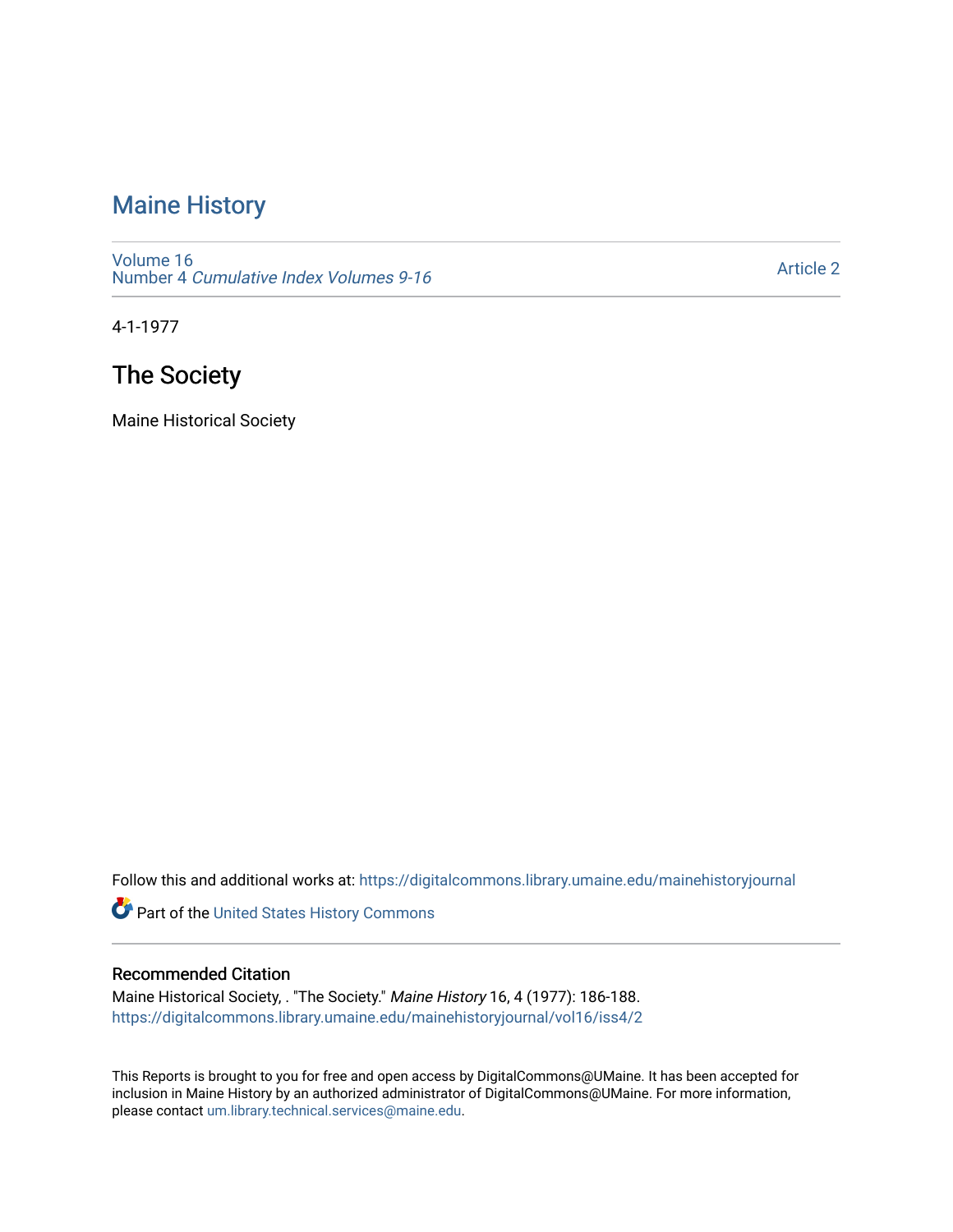# *Maine Historical Society Quarterly*

**Volume 16, Number four Spring, 1977** 

**Published quarterly at 485 Congress Street Portland, Maine 04111**

#### THE SOCIETY

*To the Membership:*

On behalf of the Standing Committee, I am sorry to report the resignation of our Director, Mr. Gerald E. Morris. A native of Colorado with a bachelor's degree from the University of Denver, and graduate degrees in history and library science from the University of Pennsylvania and Drexel Institute, Jerry came to the Society in 1969, after having served as Librarian of the distinguished G. W. Blunt White Library of the Mystic Seaport Museum, and as Head of Technical Services at Providence College.

The accomplishments of Jerry's eight year sojourn at the Maine Historical Society are truly impressive, needing no recitation to those familiar with the condition of this institution prior to his arrival. Still, it is not inappropriate "to spread upon the record" for those who follow after us the record of his contributions to the revitalization of this Society. Confronted on his arrival with the problems of inadequate staff, an enormous backlog of book cataloging, and the "benign neglect" of the Society's valuable manuscript collections, Jerry has made great strides in placing the Maine Historical Society on a professional footing, despite the severe financial limitations con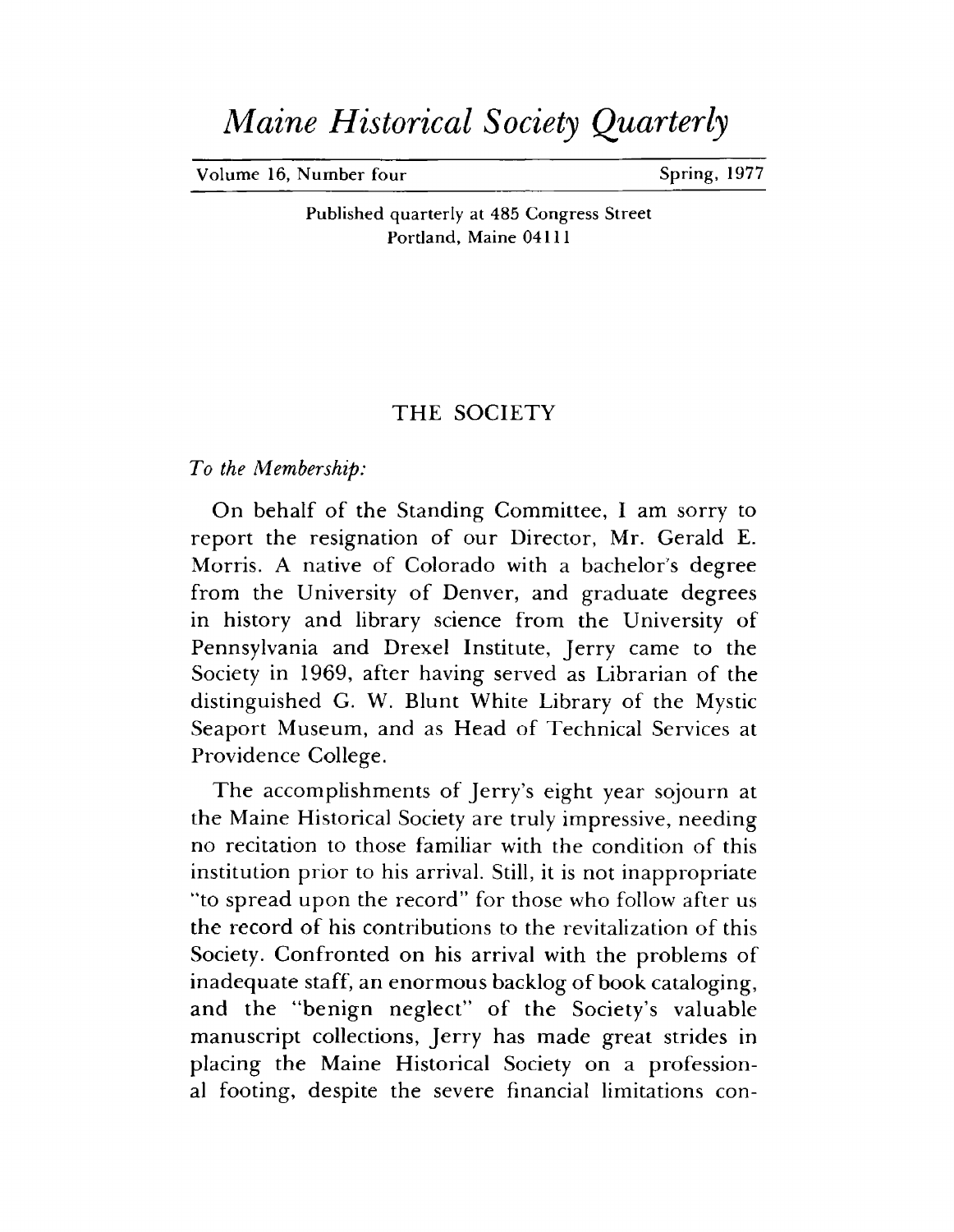fronting him every step of the way. Through imagination and persistence, a competent staff has been assembled, and the cataloging backlog largely cleared. With the hiring of a full-time curator of manuscripts and the construction of new stack area with proper temperature-humidity control, notable progress has been made towards the proper organization, cataloging, and preservation of the Society's manuscript collections.

Of equal importance with these much-needed internal improvements is the influence Jerry Morris has exerted in making this Society a focal point for those interested in Maine history. He has done this through an ambitious publications program which has done much to enhance our already recognized reputation for scholarly excellence in this area. Under his editorial guidance the Society's *Newsletter* has been transformed into a regularly published historical quarterly, offering us the opportunity to share with our far-flung membership some of the interesting and important research being done in Maine history. We must also acknowledge our indebtedness to Jerry for the vital role he personally played in the production of our four most recent major publications: *Maine Becomes a State*, by Ronald F. Banks; *Province and Court Records* (volume 6), edited by Neal W. Allen, Jr.; *The Kennebec Proprietors*, by Gordon E. Kershaw; and the *Maine Bicentennial Atlas.* These important publications, combined with nine historical bibliographies which he has edited, have greatly contributed to the stature and reputation of our Society.

Jerry Morris is a man whose intelligence and professionalism are always balanced by good humor, and that rare gift for reconciling conflicting interests. His departure from Maine will be keenly felt by the Standing Committee, staff, and membership of the Maine Historical Society. We will miss him, and wish him well in his new role as Associate Director of Library and Publications and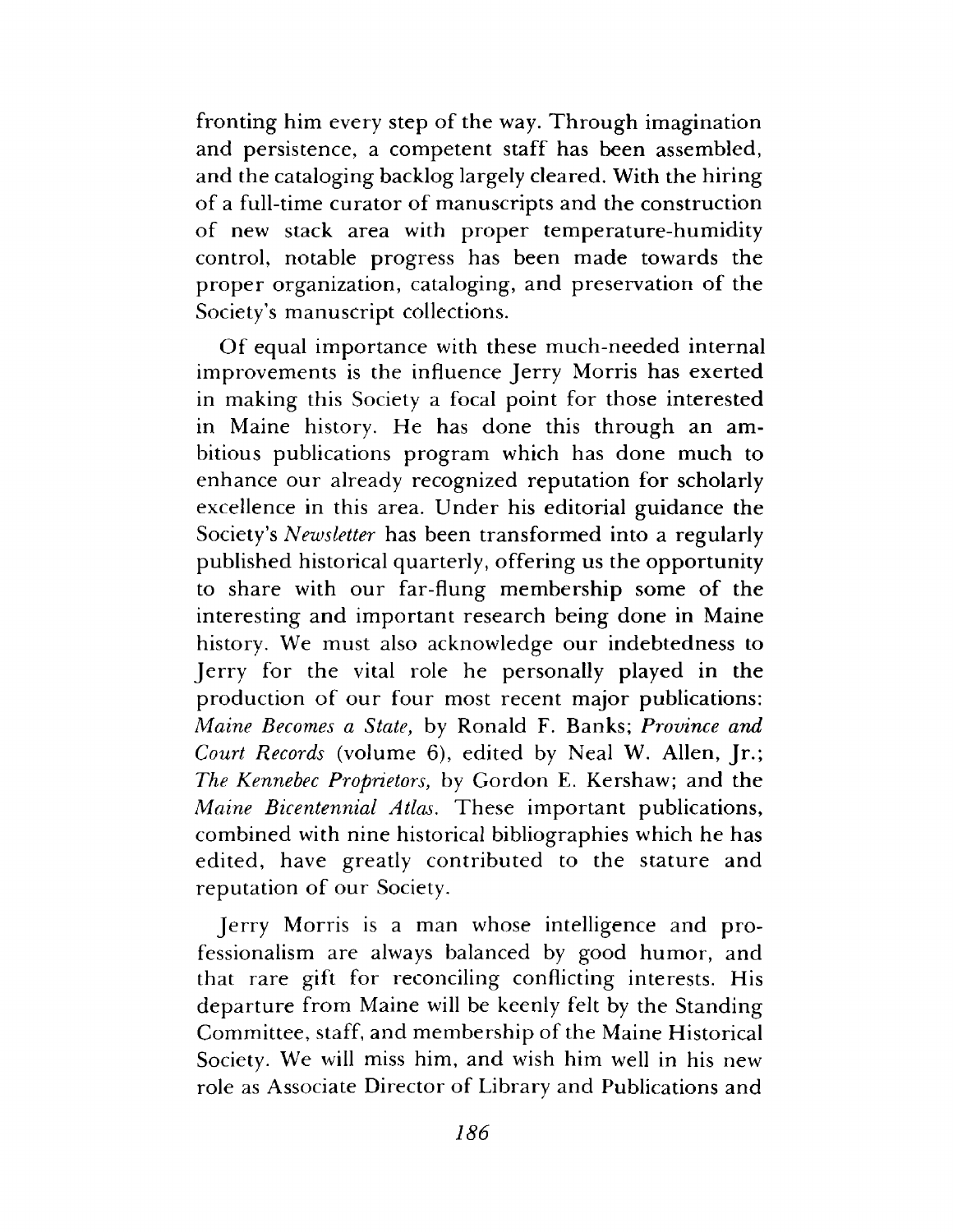Librarian of G. W. Blunt White Library at Mystic Seaport Museum where he returns. Mystic's gain is truly Maine's loss.

> Martial D. Maling President Maine Historical Society

#### *PERSO NNEL CHANGES*

At a meeting of the Standing Committee of the Maine Historical Society, Thomas L. Gaffney was appointed to the position of Acting Director, effective June 1. Currently the Curator of Manuscripts, Mr. Gaffney will act in a dual capacity until such time as the Standing Committee sees fit to select a permanent director.

The resignation of Mrs. Esta J. Astor has been accepted with regret. Mrs. Astor has been Reference Librarian for the past seven years. Her warmth and graciousness will be sorely missed by all who have had the pleasure of working with her. Mrs. Astor, effective June 1, will be replaced by Mrs. Susan D. Jones, a native of Cincinnati, Ohio, with a B.A. in modern history from Bryn Mawr College. Mrs. Jones, a resident of Portland, has had extensive experience as a research assistant at the University of Michigan, and is the co-author of several publications.

#### **NEW MEMBERS**

*FROM MAINE Augusta:* Dr. Dean B. Bennett *Bar Mills:* Mrs. Elaine Crosby *Berwick:* Professor Laurance E. W ebber *Boothbay Harbor:* Mr. Chip Griffin *Brunswick:* Mrs. F. Burton Whitman, Jr. *Ellsworth: Mr. Carle G. Gray*, Mr. Deale B. Salisbury, Mr. H. T heodore Smith *Falmouth:* Mr. *8c* Mrs. Karl F. Switzer *Farmington:* Mr. Myron Star